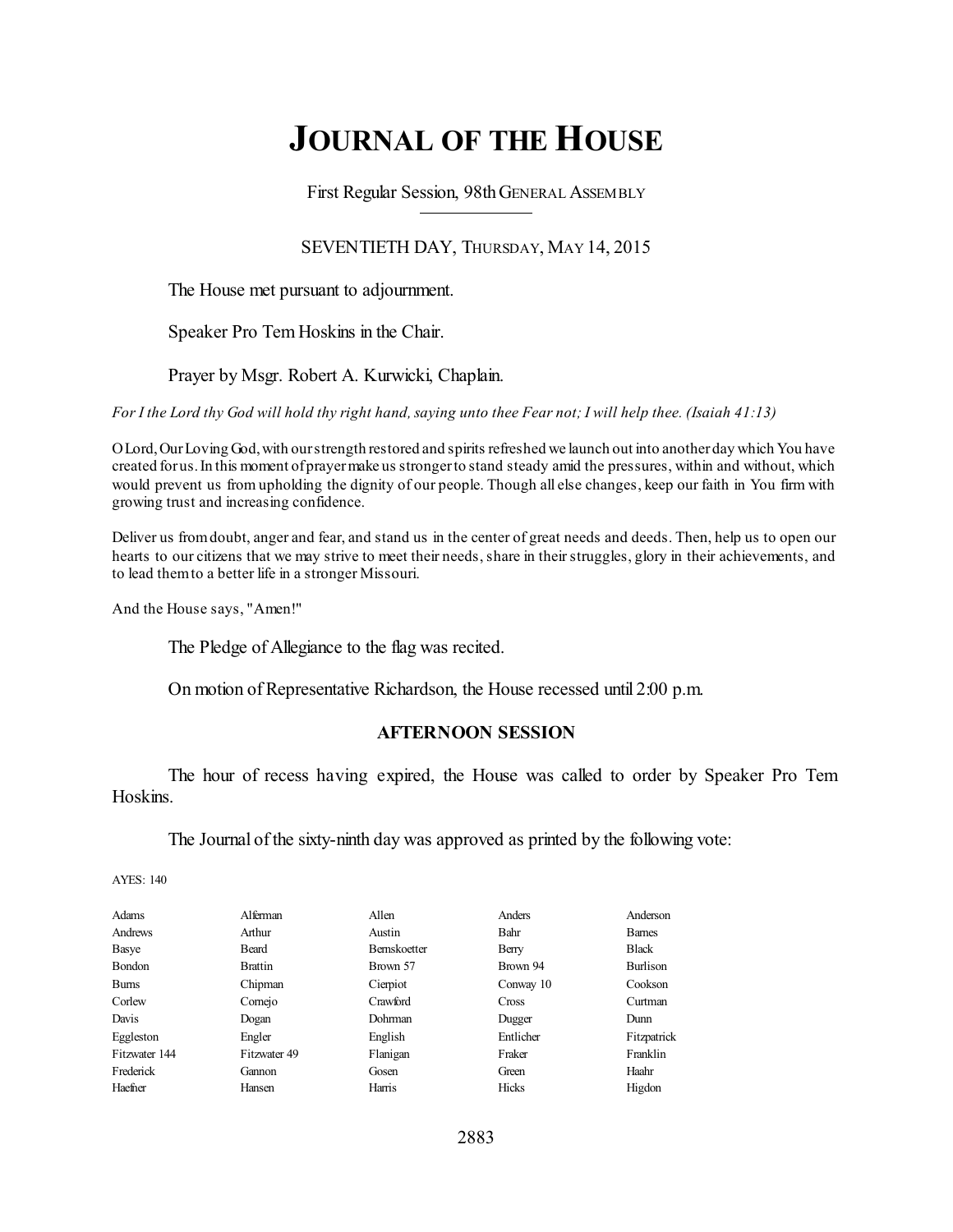## 2884 *Journal of the House*

| Hill                          | Hoskins            | Houghton               | Hubbard        | Hubrecht    |  |
|-------------------------------|--------------------|------------------------|----------------|-------------|--|
| Hummel                        | Hurst              | Johnson                | <b>Justus</b>  | Keeney      |  |
| Kelley                        | Kendrick           | Kidd                   | King           | Kirkton     |  |
| Koenig                        | Kolkmeyer          | Korman                 | Lair           | Lant        |  |
| Lauer                         | <b>Lavender</b>    | I eara                 | Lichtenegger   | Love        |  |
| Lynch                         | <b>Marshall</b>    | <b>Mathews</b>         | May            | McCaherty   |  |
| McCann Beatty                 | McCreery           | McDaniel               | McDonald       | McGaugh     |  |
| McNeil                        | Meredith           | Messenger              | Miller         | Mims        |  |
| Mitten                        | Montecillo         | Moon                   | Morris         | Muntzel     |  |
| Neely                         | Newman             | Otto                   | Pace           | Parkinson   |  |
| Pfautsch                      | Phillips           | Pierson                | Pietzman       | Pike        |  |
| Pogue                         | Redmon             | Rehder                 | Reiboldt       | Remole      |  |
| Rhoads                        | Richardson         | Roden                  | Roeber         | Rone        |  |
| Ross                          | Rowden             | Rowland                | Ruth           | Shaul       |  |
| Shull                         | Shumake            | Solon                  | Sommer         | Spencer     |  |
| Swan                          | Taylor             | Vescovo                | Walker         | Walton Gray |  |
| White                         | Wiemann            | Wilson                 | Wood           | Zerr        |  |
| <b>NOES: 008</b>              |                    |                        |                |             |  |
| <b>Butler</b>                 | Kratky             | LaFaver                | <b>McManus</b> | Peters      |  |
| Rizzo                         | <b>Runions</b>     | Webber                 |                |             |  |
| PRESENT: 006                  |                    |                        |                |             |  |
| Carpenter<br>Norr             | Colona             | Curtis                 | Morgan         | Nichols     |  |
| <b>ABSENT WITH LEAVE: 008</b> |                    |                        |                |             |  |
| Conway 104<br>Jones           | Ellington<br>Smith | Gardner<br>Mr. Speaker | Hinson         | Hough       |  |

VACANCIES: 001

## **REFERRAL OF SENATE BILLS**

The following Senate Bills were referred to the Committee indicated:

**HCS SS SB 58** - Fiscal Review **HCS SCS SB 146** – Fiscal Review **HCS SB 463** - Fiscal Review

## **COMMITTEE REPORTS**

## **Committee on Fiscal Review**, Chairman Allen reporting:

Mr. Speaker: Your Committee on Fiscal Review, to which was referred **HCS SB 113**, begs leave to report it has examined the same and recommends that it **Do Pass**.

Mr. Speaker: Your Committee on Fiscal Review, to which was referred **HCS SCS SB 340**, begs leave to report it has examined the same and recommends that it **Do Pass**.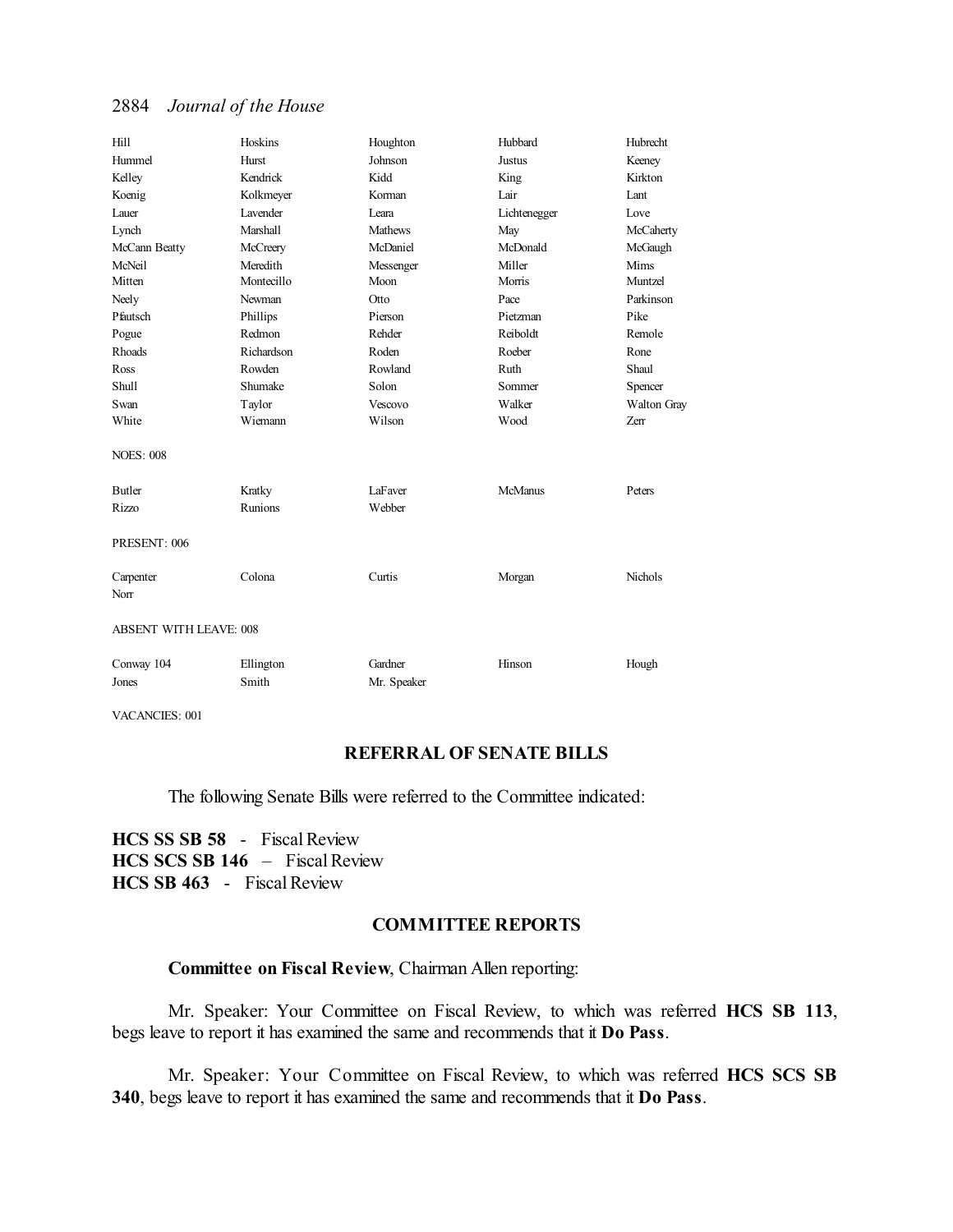Mr. Speaker: Your Committee on Fiscal Review, to which was referred **HCS SB 364**, begs leave to report it has examined the same and recommends that it **Do Pass**.

Mr. Speaker: Your Committee on Fiscal Review, to which was referred **HCS SB 389**, begs leave to report it has examined the same and recommends that it **Do Pass**.

Mr. Speaker: Your Committee on Fiscal Review, to which was referred **HCS SS SB 416**, begs leave to report it has examined the same and recommends that it **Do Pass**.

Mr. Speaker: Your Committee on Fiscal Review, to which was referred **HCS SB 533**, begs leave to report it has examined the same and recommends that it **Do Pass**.

#### **COMMUNICATION**

May 14, 2015

AdamCrumbliss, Chief Clerk Missouri House of Representatives State Capitol Jefferson City, MO 65101

Dear Mr. Chief Clerk,

The House Select Committee on Rules, Chair Representative Engler, has reviewed the following House Resolutions requesting use of the House Chamber and approved the following: **HR 2527**, **HR 2591**, **HR 3226**, and **HR 3227**.

Sincerely,

/s/ Kevin Engler State Representative Select Committee on Rules Chairman

The following members' presence was noted: Diehl and Jones.

#### **ADJOURNMENT**

On motion of Representative Richardson, the House adjourned until 10:00 a.m., Friday, May 15, 2015.

#### **COMMITTEE HEARINGS**

APPROPRIATIONS - HEALTH, MENTAL HEALTH, AND SOCIAL SERVICES Wednesday, June 10, 2015, 11:00 AM, House Hearing Room 3. Executive session may be held on any matter referred to the committee. Managed Care, Successful Managed Care- rurally, Accountable Care Organizations.

FISCAL REVIEW Friday, May 15, 2015, 8:15 AM, South Gallery. Executive session may be held on any matter referred to the committee. Executive session on bill(s) referred to the committee.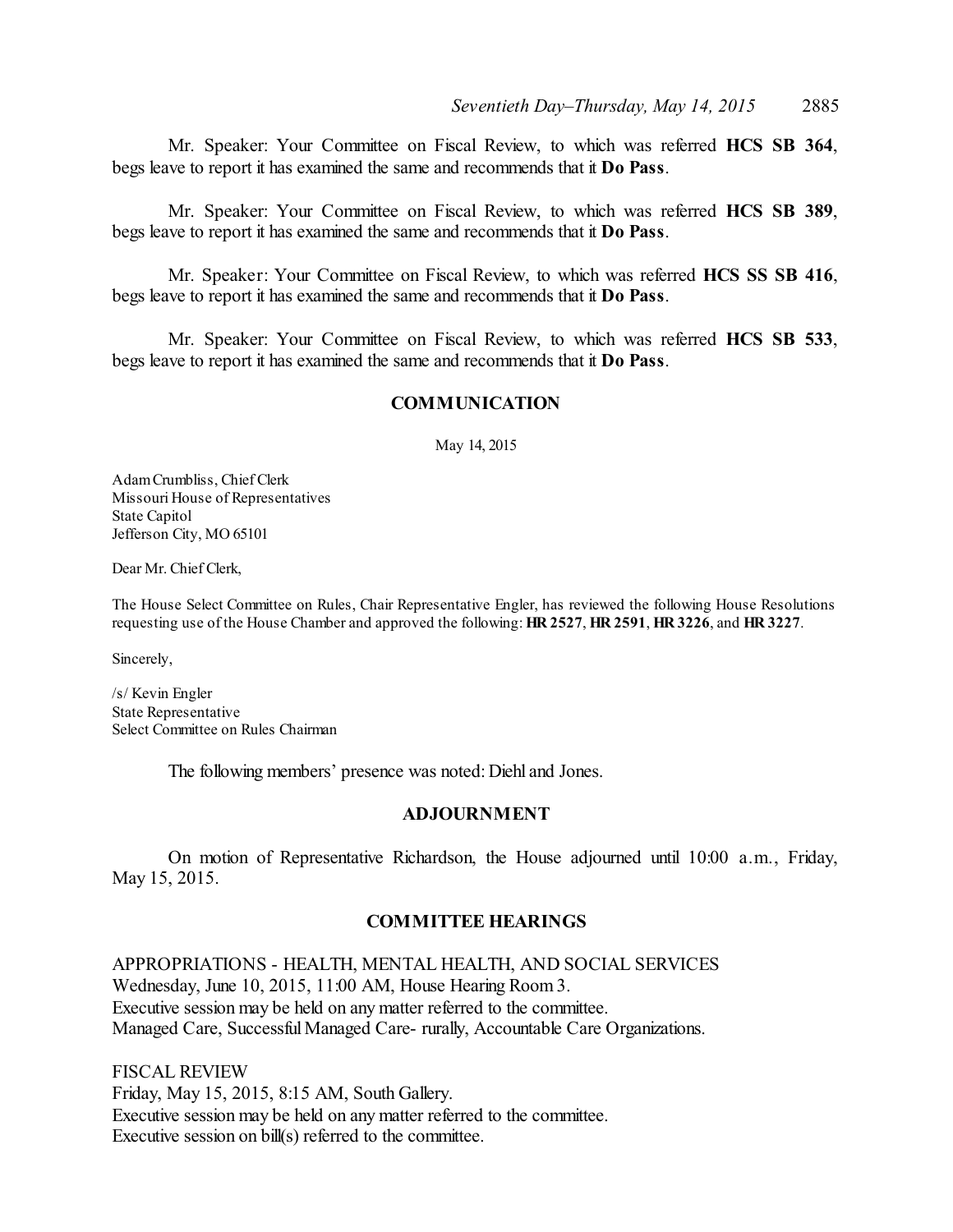## **HOUSE CALENDAR**

#### SEVENTY-FIRST DAY, FRIDAY, MAY 15, 2015

#### **HOUSE JOINT RESOLUTIONS FOR PERFECTION**

HJR 9 - Burlison HJR 4 - Haahr

#### **HOUSE BILLS FOR PERFECTION**

HCS HB 138 - Reiboldt HCS HB 181 - Haahr HCS HB 497 - Austin HCS HB 203 - Curtman HB 793, HA 1 to HA 1, HA 1, pending - Rizzo HCS HB 321 - Jones HCS HB 339 - McGaugh HCS HB 550 - Wood HCS HB 655 - Love HB 676 - Rowden HCS HB 965 - Allen HCS HB 356 - Jones HCS HB 624 - Franklin HCS HB 654 - Allen HCS HB 770 - Jones HCS HB 461 - Bahr HCS HB 520 - Hicks HCS HB 540 - Johnson HB 739 - McCann Beatty HCS HB 955 - Ross HCS HB 547 - Allen HB 981 - Rowden HCS HB 67 - Dugger HB 702 - Higdon HB 761 - Jones HB 892 - Shumake HCS HB 1091 - Phillips HB 464 - Rowden HCS HB 760 - Flanigan HCS HB 803 - Swan HCS HB 921 - Burlison HCS HB 1003 - Hummel HB 1313 - Rowden HB 1324, HCA 1 - Rowden HCS HB 956, as amended - Fraker HCS HB 165 - Gosen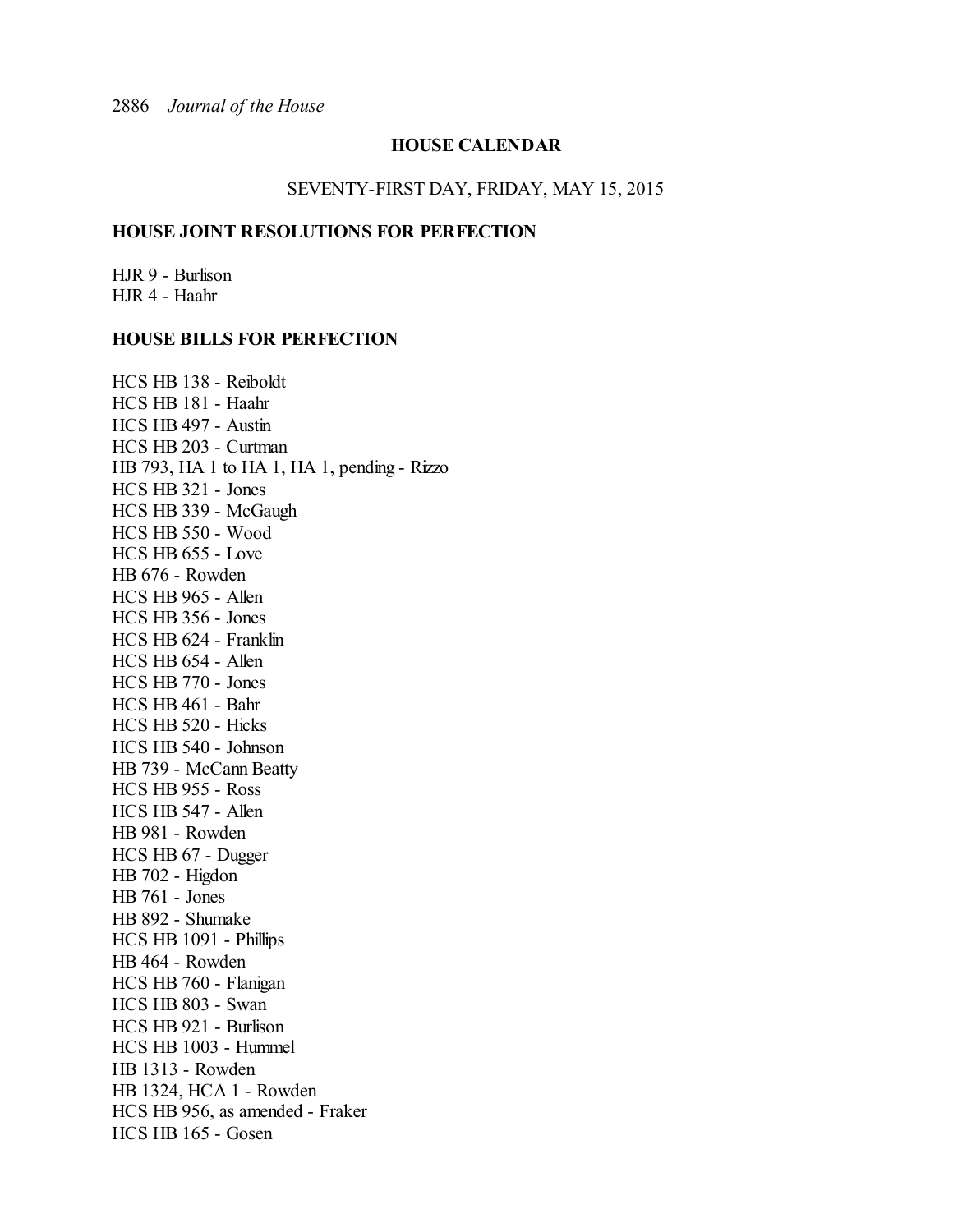HCS HB 697 - Corlew HCS HB 1074 - Lant HCS HB 1254 - Lichtenegger HCS HBs 159 & 570 - Rehder HB 195 - Love HB 253 - Berry HB 257 - Dugger HB 285 - White HB 1005 - Berry HCS HB 1040 - Jones HCS HB 1067 - Koenig HCS HB 978 - Dogan HCS HB 1357 - Corlew HCS HB 657, HA 1, pending - Phillips HCS HB 1006 - Cross HB 1096 - Houghton HCS HB 1042 - Korman HCS HB 767 - Justus HB 1282 - Taylor HCS HB 1361 - Mathews

#### **HOUSE CONCURRENT RESOLUTIONS FOR THIRD READING**

HCR 35 - Reiboldt HCR 47 - Korman

## **HOUSE JOINT RESOLUTIONS FOR THIRD READING**

HCS HJR 41 - Jones

#### **HOUSE BILLS FOR THIRD READING**

HB 582 - Curtis HB 928 - Corlew HB 411 - Kelley HCS HB 781 - Gosen HCS HB 1047, (Fiscal Review 4/29/15) - Zerr HCS HB 879 - Korman HB 1247 - Lant HB 854 - Reiboldt HCS HB 1331 - Parkinson

## **SENATE BILLS FOR THIRD READING**

SB 166 - Curtis SB 82 - Frederick HCS SB 205 - Gosen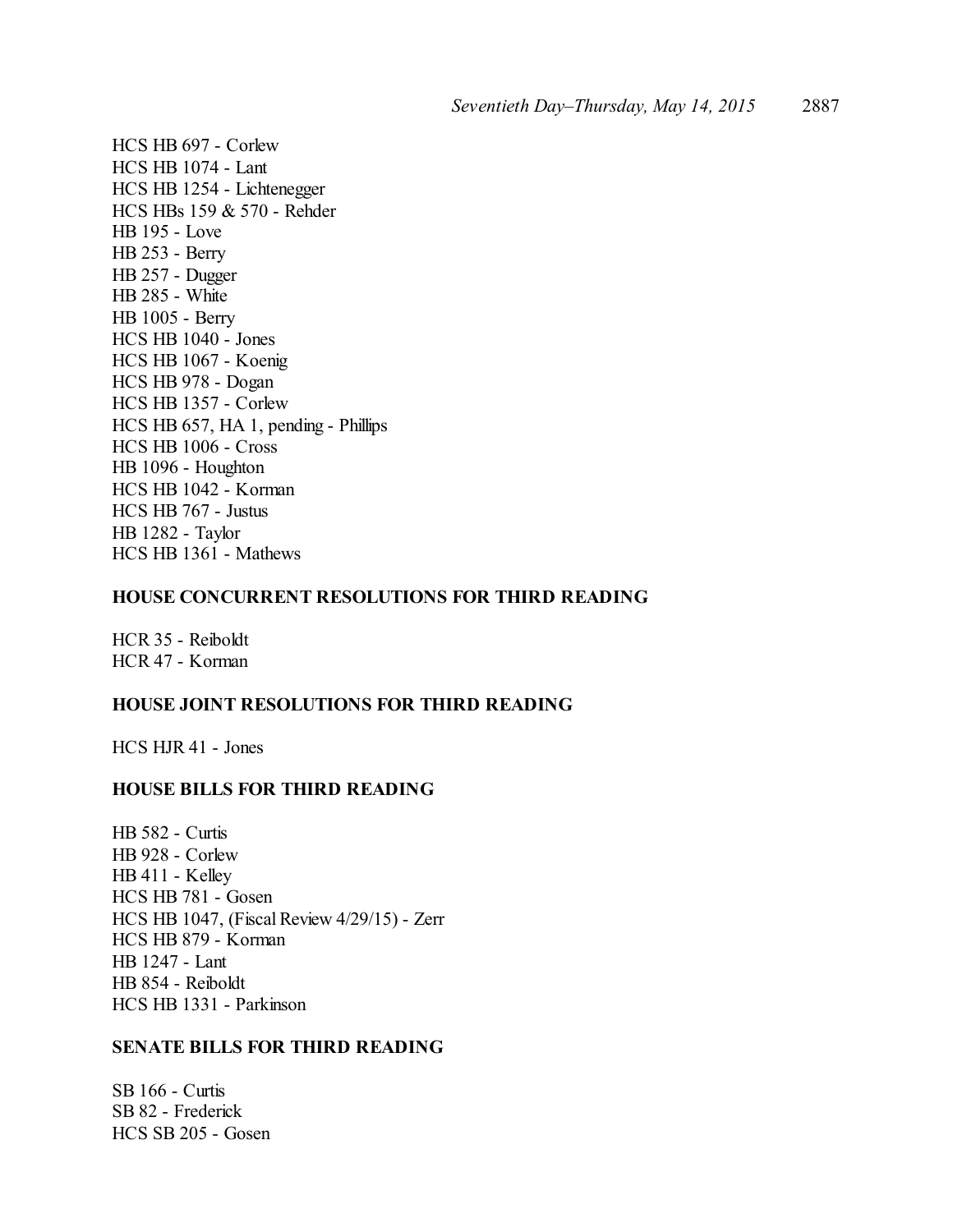SB 277 - Peters SCS SB 435, HA 1 to HA 1, HA 1, pending - Pierson HCS SB 148, E.C. - Jones SCS SB 321 - Lant HCS SS SCS SB 354 - Franklin HCS SB 369, as amended - Dohrman HCS SCS SB 38, (Fiscal Review 5/12/15) - Haahr HCS SS SCS SB 87 - Bondon HCS SS SCS SBs 63 & 111 - Rehder HCS SB 141 - Austin SS#3 SCS SB 142 - Ross HCS SCS SB 197 - Lynch HCS SS#2 SCS SBs 199, 417 & 42, E.C. - Cornejo HCS SB 200, E.C. - Cornejo HCS SS SB 314 - Korman HCS SS SB 373 - McDaniel HCS SB 392 - Gosen HCS SB 405 - Andrews HCS SS SB 457 - Morris HCS SS SB 476 - Miller HCS SB 497 - Korman HCS SCS SB 539, E.C. - Franklin SCS SB 18 - Hoskins SB 20 - Jones HCS SCS SB 107 - Burlison HCS SB 364 - Jones SS#2 SB 386 - Jones HCS SS SB 416 - Fraker SB 433, E.C. - Burlison HCS SB 500 - Houghton HCS SS SCS SB 517 - Fraker HCS SS SB 14 - Rowden HCS SS SB 58, (Fiscal Review 5/14/15) - Austin SCS SB 93 - Brattin HCS SCS SB 109 - Cornejo HCS SB 113 - Jones HCS SCS SB 146, (Fiscal Review 5/14/15) - Burlison HCS SB 211 - Cornejo HCS SB 214 - Jones SB 216 - Jones HCS SCS SB 315, E.C. - Haahr HCS SCS SB 340 - McGaugh SS SB 366 - Alferman HCS SB 389, E.C. - McCaherty HCS SB 463, (Fiscal Review 5/14/15) - Hoskins HCS SB 488 - Crawford SCS SB 499 - Miller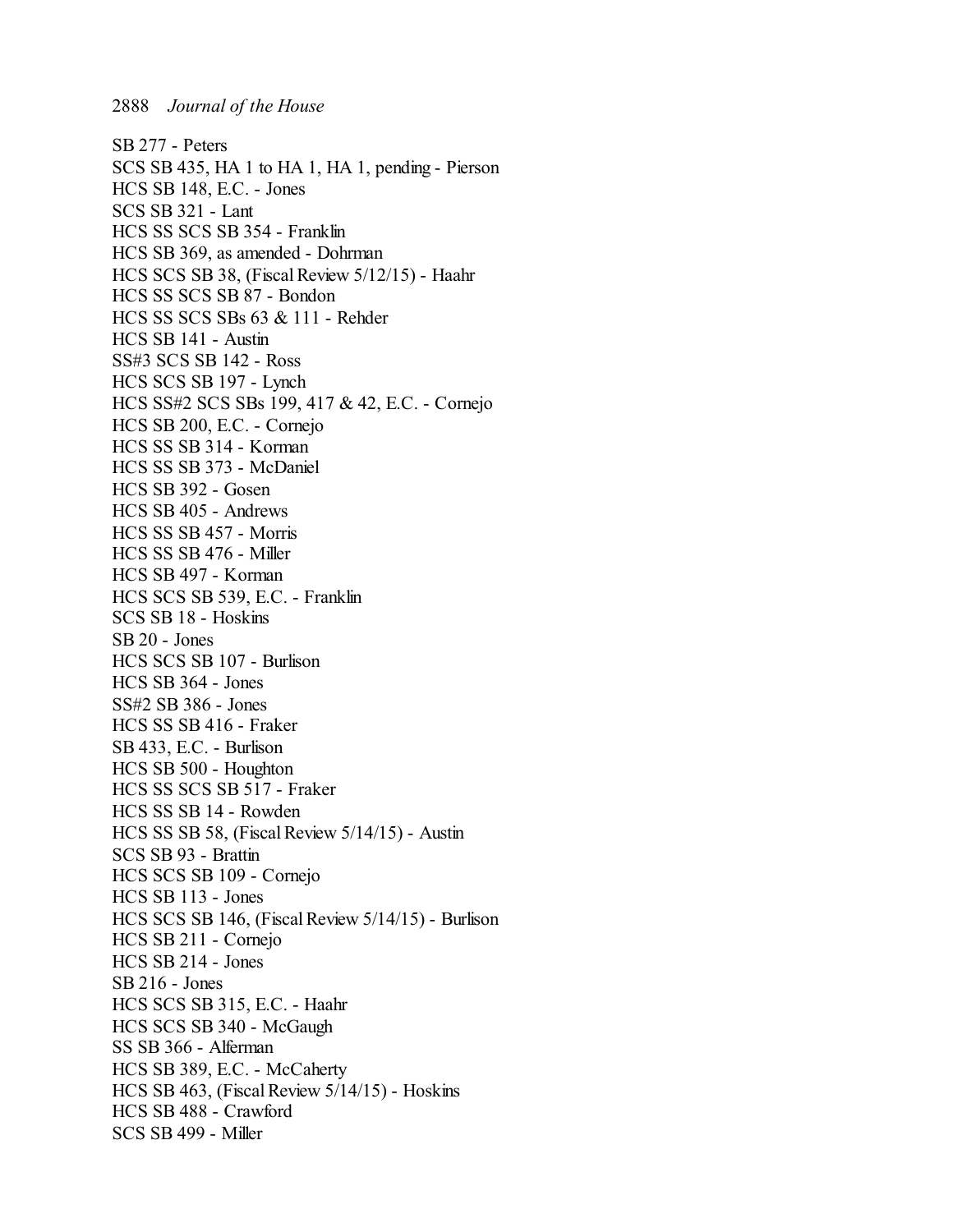HCS SB 533 - Franklin

#### **SENATE CONCURRENT RESOLUTIONS FOR THIRD READING**

SCR 15 - Shull SCS SCR 26 - Haahr SCR 14 - Cornejo SCR 13 - Gannon SCR 36 - Hough SCR 20 - Brattin SCS SCRs 21, 19 & 23 - Moon SCR 38 - Fitzpatrick

#### **HOUSE BILLS WITH SENATE AMENDMENTS**

HB 629, SA 1 - Leara SCS HB 1149, as amended - Lauer SCS HCS HB 618 - Fraker SS HB 616 - Dohrman

#### **BILLS CARRYING REQUEST MESSAGES**

HCS SS SCS SB 278, as amended (House refuse further conference/request Senate adopt CCR/pass CCS) - Hinson

#### **BILLS IN CONFERENCE**

SS#2 SCS SB 11, HA 1, HA 1 HA 2, HA 2, a.a., HA 1 HA 3, HA 3, a.a., & HA 4 - Rowden CCR#2 HCS SB 104, as amended - Dugger HCS SCS SB 473, as amended, E.C. - Rowland CCR#2 HCS SB 254, as amended - Davis CCR HCS SB 283, as amended - Leara CCR HCS SCS SB 270, as amended - Dugger CCR SB 446, HA 1, HA 2, as amended - Davis CCR HCS SS SCS SB 67, as amended - Rhoads CCR HCS SB 282, as amended - Gosen CCR HCS SCS SB 300, as amended - Leara CCR HCS SCS SB 172, as amended - Swan CCR HCS SS SCS SB 115, as amended, E.C. - Miller CCR HCS SCS SB 445, as amended - Miller CCR#2 HCS SCS SB 152, as amended - Miller CCR HCS SB 13, as amended - Spencer CCR SCS HB 615 - Dohrman CCR HCS SCS SB 35, as amended - Haefner CCR HCS SCS SB 210, as amended - Flanigan CCR HCS SB 221 - Hinson HCS SCS SB 322, as amended, - Engler